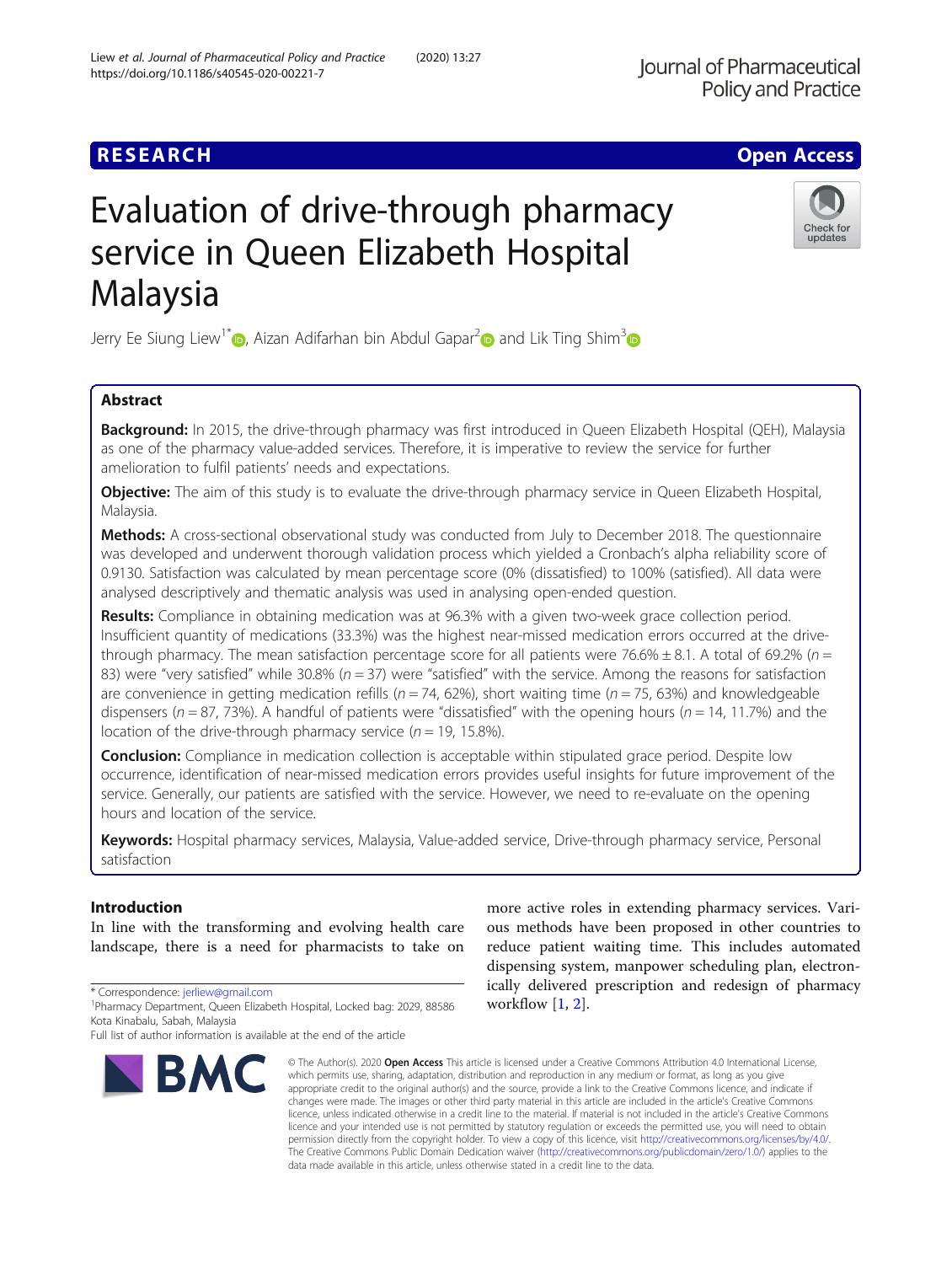In 2003, the concept of Pharmacy Value Added Services (VAS) was introduced by the Malaysian Pharmaceutical Services Division, Ministry of Health Malaysia. VAS is an innovative dispensing system which provides patients with alternative means to collect their monthly drug supply from the hospital. Among the services offered in VAS in Malaysia includes Integrated Drug Dispensing System, Postal Medicine, Drive-through Pharmacy, and SMS and Take. Despite the convenience and advantages of VAS, patients' adoption rate is still low because the services are still a new concept for most patients [[3\]](#page-7-0).

The first drive-through pharmacy in Malaysia started in Pulau Pinang in 2008. Following the success of the project, the drive-through pharmacy was made as one of the key performance indicators (KPI) for the Minister of Health in 2010. In 2015, the Drive-through Pharmacy was introduced in Queen Elizabeth Hospital, Kota Kinabalu. According to the VAS registration statistics, about 1000 prescriptions were dispensed through the drivethrough pharmacy in our hospital per month.

Despite the positive feedback from literatures, we did not find any specific literature that reported the performance and service satisfaction of drive-through pharmacies in East Malaysia setting. Evaluation of patients' satisfaction is important as it has been used as one of the key indicators of service quality and delivery in the Malaysia healthcare system [[4\]](#page-7-0). Furthermore, the results obtained from this study will help in rectifying identified weaknesses as well as strengthening the drive-through pharmacy service based on feedback and comments.

#### Aim of the study

Hence, the main objective of this study is to evaluate the drive-through pharmacy service in Queen Elizabeth Hospital. In conducting this study, we have focused on 3 main domains; Compliance rate of obtaining medication refills at prefixed appointment, occurrence of near-missed medication errors at the drive-through pharmacy and patients' level of satisfaction on the service provided.

## **Methods**

## Study settings

A cross-sectional observational study was carried out at the drive-through Pharmacy Service, Queen Elizabeth Hospital for 5 months (July until December 2018). On average, this service processes approximately 1000 prescriptions in a month. Drive-through Pharmacy enables patient to collect their monthly supply of medications without having to be present at the conventional pharmacy counter. Patients who subscribed for this service will drive their vehicles up to a designated area located within the hospital compound and their medications will be dispensed to them from a window. This area was easily accessible to cars and patients generally did not need to leave their car. During peak hours, a line of car is created and progressed in a single direction towards drivethrough area. This service opened during weekdays, from 8 am to 5 pm.

#### Definition of terms used

Several important terms used in this study defined as below (Table 1).

#### Study population

Our research aimed to generalize the results towards two study population. First study population was prescriptions that were received daily at the drive-through pharmacy. This included both new and pre-existing prescriptions. We aimed to investigate patients' compliance in obtaining medication refill during pre-fixed appointment date and types of near-missed medication errors that occurred.

Second study population was patients that came to Drive-through Pharmacy Service to obtain their medication. Patients' level of satisfaction in using this service was evaluated.

## Inclusion and exclusion criteria

In order to ensure homogenous study samples that address specific study populations, the inclusion criteria were all prescriptions registered with Drive-through Pharmacy Service and patients or caregivers who have utilised this service.

Table 1 Definition of Terms

| <b>TFRMS</b>              | <b>DEFINITION</b>                                                                                                                                                                                                                                                                             |
|---------------------------|-----------------------------------------------------------------------------------------------------------------------------------------------------------------------------------------------------------------------------------------------------------------------------------------------|
| 1. Compliance             | Patients are compliant towards medication collection appointment at the drive-through pharmacy. Medication collection ap-<br>pointment was decided between patients and pharmacist after previous supply. A 2-week extension period is allocated if pa-<br>tients missed initial appointment. |
| 2 Patients                | Referring to patients or caregivers that come to drive-through pharmacy to collect their medications.                                                                                                                                                                                         |
| 3 Repeat<br>prescriptions | All drug prescriptions which require patient to come back for additional drug supply. Prescribed prescriptions must be of<br>duration more than 1 month.                                                                                                                                      |
| 4 Pharmacy<br>personnel   | Referred to either pharmacist or assistant pharmacist on duty at the drive-through pharmacy.                                                                                                                                                                                                  |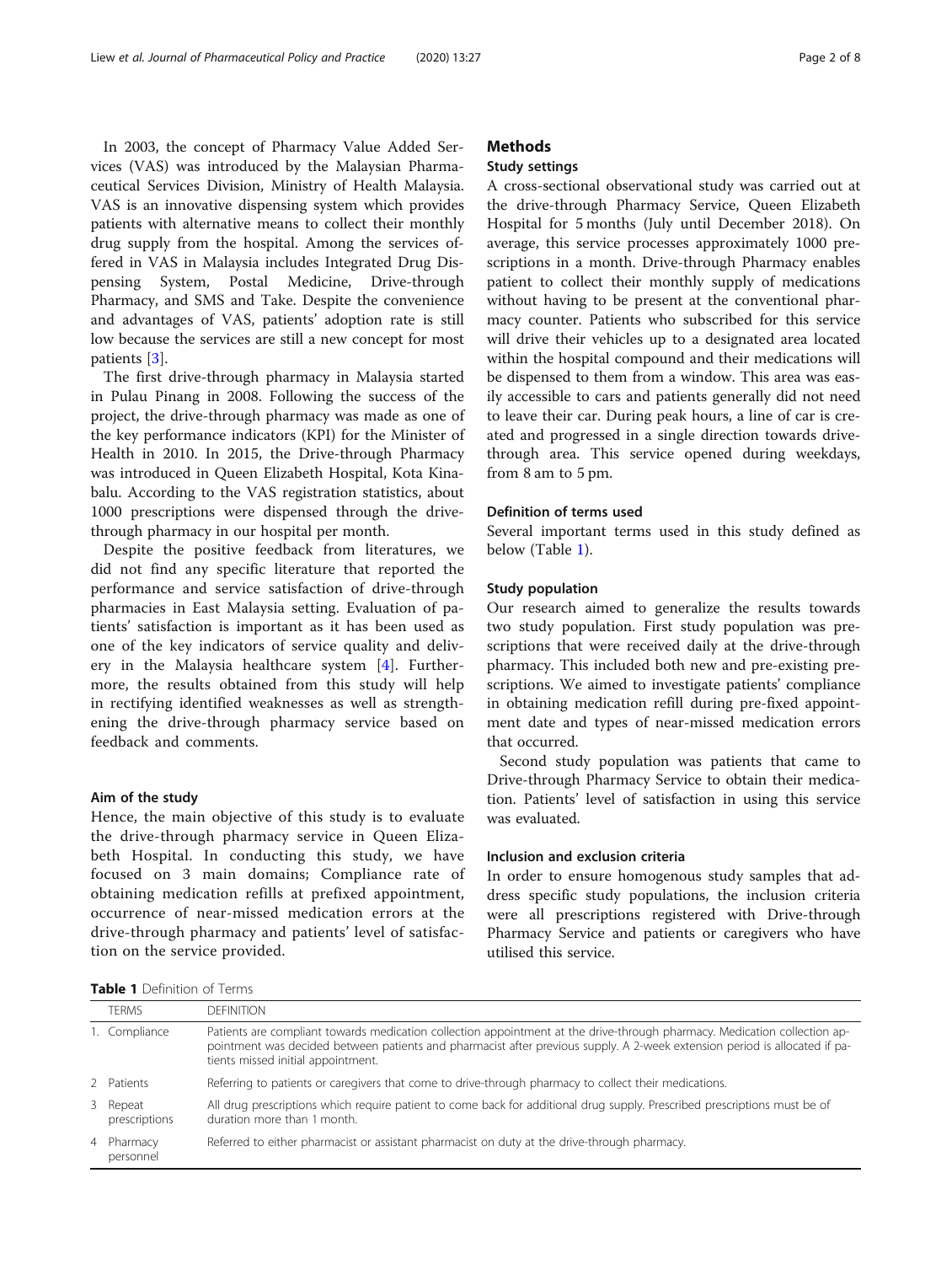Study subjects would be excluded if patient/caregivers came to collect their medication out of designated working hours, patient or caregiver with language barrier and who refused to cooperate. Certain criteria were imposed before a prescription was eligible to use this service. Medication collection at the drive-through pharmacy must be during office hours (Monday to Friday, 8 am to 5 pm), prescriptions that were deemed not suitable for this service include prescriptions that included dangerous or psychotropic drugs, short expiry drugs, drugs supply that were restricted due to stock issue, drugs that require pharmacist's counselling, one-off prescriptions and repeat prescriptions with less than 1 month duration.

## Data collection method

Prescriptions presented at the drive-through pharmacy were screened daily for eligibility throughout study period. While preparation was made to dispense medication, study investigators would record parameters of interest such as number of patients, number of prescriptions dispensed, number of items per prescriptions, compliance percentage, number of defaulters and types of near-missed medication error that occurred. At the same time, patients contact details were recorded. A special time was allocated to contact patients via telephone. This is to prevent an increase in waiting time at drive-through pharmacy if data were recorded all at the same time. During phone interviews, a Patient Information Sheet was used to brief patients about the study. Patients had the complete discretion either to participate or to decline to join the study. If patients agreed in joining the study, verbal consent was obtained. Subsequently, study investigators would proceed with a guided interview using a validated questionnaire to evaluate patients' level of satisfaction on drive-through pharmacy services. In order to ensure data collected were precise and consistent, a data dictionary was prepared. Furthermore, all study investigators were briefed and trained in how to extract and record relevant information using prepared data collection form.

## Study endpoints and outcomes

Primary outcome of this study was compliance in obtaining medication refill during prefixed appointment at the drivethrough pharmacy and types of near-missed medication errors that occurred throughout the study period. Secondary outcome was to measure patients or caregiver satisfaction in utilising our drive-through pharmacy service.

## Study instruments

Two study instruments were utilised in this study: A set of standardized data collection form that recorded all parameter of interest and a set of questionnaires (Additional File [1\)](#page-7-0). This questionnaire was developed to assess patient's level of satisfaction scale in using drive-

through pharmacy service. We carried out a thorough validation process for the questionnaire to ensure that the data obtained were reproducible and accurate.

To ensure the appropriateness of the questionnaire content, the items developed in this questionnaire were jointly discussed by two senior pharmacists, pharmacist in charge of drive-through pharmacy and four junior pharmacists. This was to ensure the components developed were appropriate according to the underlying study concept. As a result, a pre-validated 3 component of Drive-through Pharmacy Service Satisfaction questionnaire was developed. First component was basic demographic data such as age, gender, distance from home to the drive-through Pharmacy, patients or caregivers, occupation, level of education, drive-through pharmacy experience, duration using the service and methods in knowing about the service. Second component was 15 items scales that were purported to measure Drivethrough Pharmacy Satisfaction Scale. The last component was 3 items open-ended questions ([Question 5,6 and 7](#page-7-0)). The reason open-ended questions were included is because these questions require patients to prioritise issues based on their experience. Furthermore, open-ended questions may uncover hidden problems that we might have missed. Apart from that, we also incorporated 3 additional questions on overall service satisfaction [\(Question 4](#page-7-0)), whether they would continue to use the service  $(0-100%)$   $(Q$ uestion 8) and whether they would recommend the service to others (0– 100%) ([Question 9](#page-7-0)). All the items were pre-tested on 5 patients that did not participate in the final data collection. Pre-testing of questionnaires was carried out until there were no more issues pertaining to understanding and interpretation of the questionnaire.

Item homogeneity was assessed by item-partial total correlation and Cronbach's Alpha coefficient. The construct validity of the 15 items component to measure Drive-through Pharmacy Satisfaction Scale was assessed by exploratory factor analysis. Alpha coefficients for Drive-through Pharmacy Satisfaction Scale was 0.9130. There were 3 factors with Eigenvalue more than one. However, noted that 15 items load highly on one factor only (Table [2](#page-3-0)), which indicates there was only one important construct for the scale. Therefore, we decided not to separate the items into categories (Tables [3](#page-3-0)).

Each response from Drive-through Pharmacy Satisfaction Scale were given a score. Total score obtained were divided by the total score (possible maximum total score) times 1 hundred in order to obtain percentage of score for each patient. The percentage score ranges from 0 to 100%, with higher percentage score represent better satisfactory level of Drive-through Pharmacy Service.

## Ethics approval

This research was registered with National Medical Research Registry (NMRR) and it was approved by the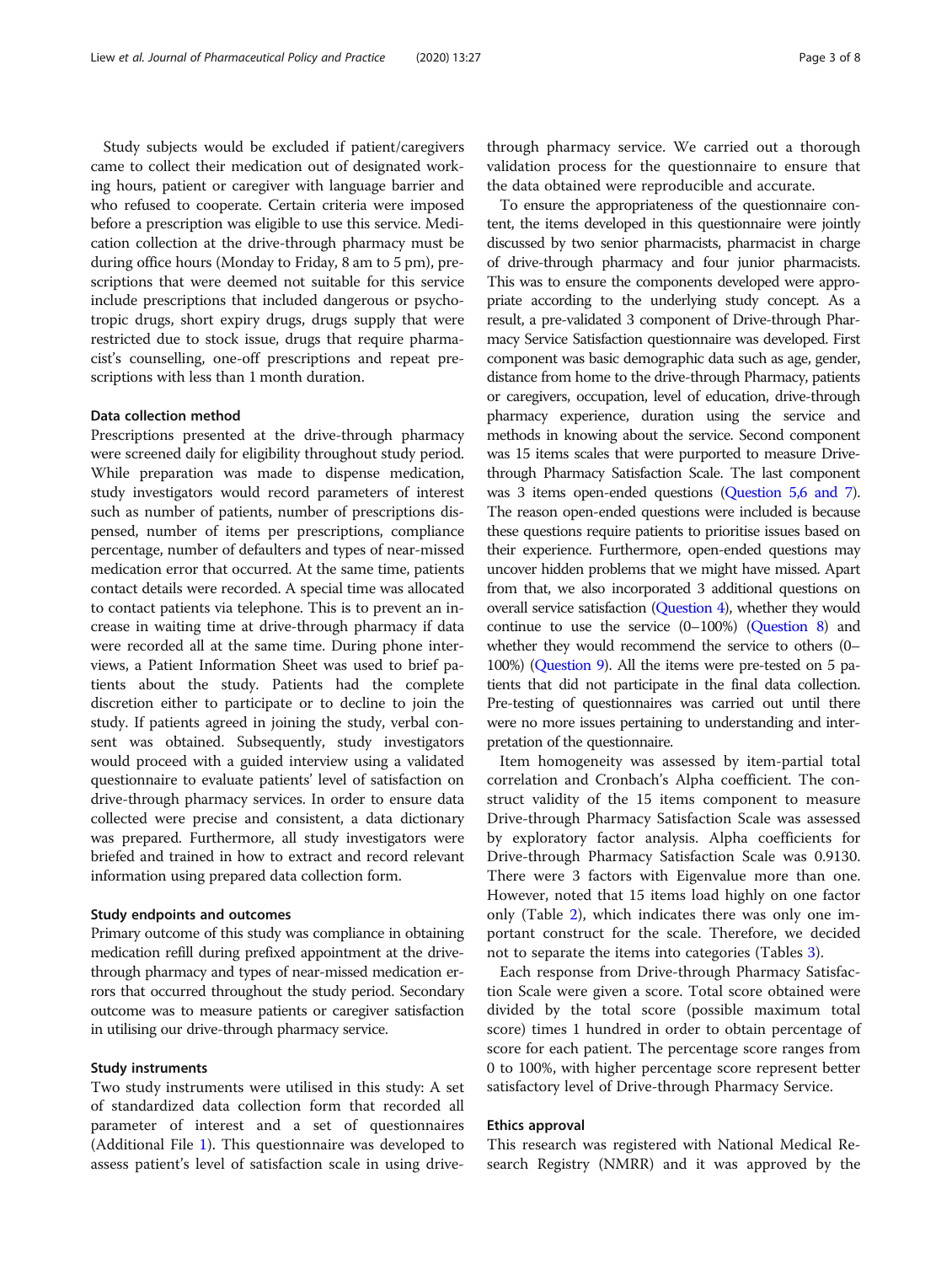<span id="page-3-0"></span>Table 2 Factor Analysis of Drive-through Pharmacy Satisfaction Scale (Principal Factor Method)

| <b>FACTOR</b> | <b>EIGENVALUE</b> |
|---------------|-------------------|
| Factor 1      | 6.94110           |
| Factor 2      | 0.75184           |
| Factor 3      | 0.61548           |
| Factor 4      | 0.38257           |
| Factor 5      | 0.23920           |
| Factor 6      | 0.13226           |
| Factor 7      | 0.11017           |
| Factor 8      | 0.01828           |
| Factor 9      | $-0.01987$        |
| Factor 10     | $-0.05300$        |
| Factor 11     | $-0.09397$        |
| Factor 12     | $-0.13757$        |
| Factor 13     | $-0.14425$        |
| Factor 14     | $-0.17466$        |
| Factor 15     | $-0.24155$        |

Malaysian Institutional Review Board (IRB)/ Independent Ethics Committee (IEC) with NMRR ID of NMRR-18-1638-42,105 (IIR).

## Statistical analysis method

Data were analysed using STATA SE/12 (StataCorp LLC, College Station, TX, USA). Data were initially recorded in a prepared Microsoft Excel Spreadsheet before further analysis. Initial data cleaning was carried out to eliminate data entry error and to identify if there was

Table 3 Factor Loadings and Uniqueness of Drive-through Pharmacy Satisfaction Scale

| VARIABLE | FACTOR1 | <b>UNIQUENESS</b> |
|----------|---------|-------------------|
| $Q2_1$   | 0.5629  | 0.6831            |
| $Q2_2$   | 0.7297  | 0.4675            |
| $Q2_3$   | 0.5072  | 0.7428            |
| $Q2_4$   | 0.7024  | 0.5066            |
| $Q2_5$   | 0.6620  | 0.5618            |
| $Q2_6$   | 0.7197  | 0.4821            |
| $Q2_7$   | 0.6366  | 0.5948            |
| $Q2_8$   | 0.7236  | 0.4763            |
| $Q2_9$   | 0.3758  | 0.8588            |
| $Q3_0$   | 0.7826  | 0.3875            |
| $Q3_1$   | 0.6246  | 0.6099            |
| $Q3_2$   | 0.8050  | 0.3520            |
| $Q3_3$   | 0.7823  | 0.3880            |
| $Q3_4$   | 0.7646  | 0.4154            |
| $Q3-5$   | 0.6838  | 0.5324            |

any missing data. Descriptive statistic was employed as the main statistical analysis method. All normally distributed data was presented as mean and standard deviation (SD) whereas non-normally distributed data, they were presented as median and inter-quartile range (IQR). Categorical data was presented as frequency and percentage. Thematic analysis using qualitative approach was used in analysing open-ended question ([Question 5,](#page-7-0) [6 and 7](#page-7-0)). All interview responses were listed and grouped until saturation of themes was reached.

Separate sample size was calculated for both outcomes. For the first outcome which is compliance in obtaining medication refill during prefixed appointment, sample size was estimated based on 1-month pilot study. To detect a proportion of 95% compliance in obtaining medication refill during prefixed appointment at 80% power with precision of 5% and 0.05 alpha value, 92 days were required to be evaluated. In our study, we evaluated a total of 180 days which is more than the minimum required sample size.

Similarly, the second outcome which is the Drivethrough Pharmacy Satisfaction Scale sample size was calculated based on pilot study. A total of 40 patients were recruited in the pilot study. To obtain a mean percentage score with standard deviation of 4.7 at 80% power with precision of 1% and alpha 0.05, a total of 107 patients were required. A total of 120 patients were evaluated in this study.

## Results

## Compliance of medication collection

A total of 2792 patients with at least one prescription per person (Total=3248 prescriptions) were analysed. Nine hundred and five patients (31.8%) came to collect their subsequent medication supply on the exact date given to them. However, majority of them (96.3%, 2678 patients) came to obtain medication supply within 2 weeks from the exact date given to them. There were 114 patients (3.7%) defaulted in in collecting subsequent medication supply. One hundred fourteen patients with 122 prescriptions (3.4%) and 382 (3.1%) were left uncollected.

## Occurrence of near-missed medication errors

The mean number of prescriptions dispensed per day was  $39.5 \pm 10.7$ . Out of all the prescriptions that had been dispensed, insufficient medication supplied accounted for the most reported near-missed medication error (33.3%,  $n = 8$ ) while the least occurred near-missed medication error was medication supplied to the wrong patient ([4](#page-4-0).2%,  $n = 1$ ) [Table 4].

## Level of satisfaction evaluation Patients demographic

A total of 120 patients were recruited to answer the drive-through satisfaction questionnaire. Their age ranged from 18 to 70 years old with mean (SD) of 52.3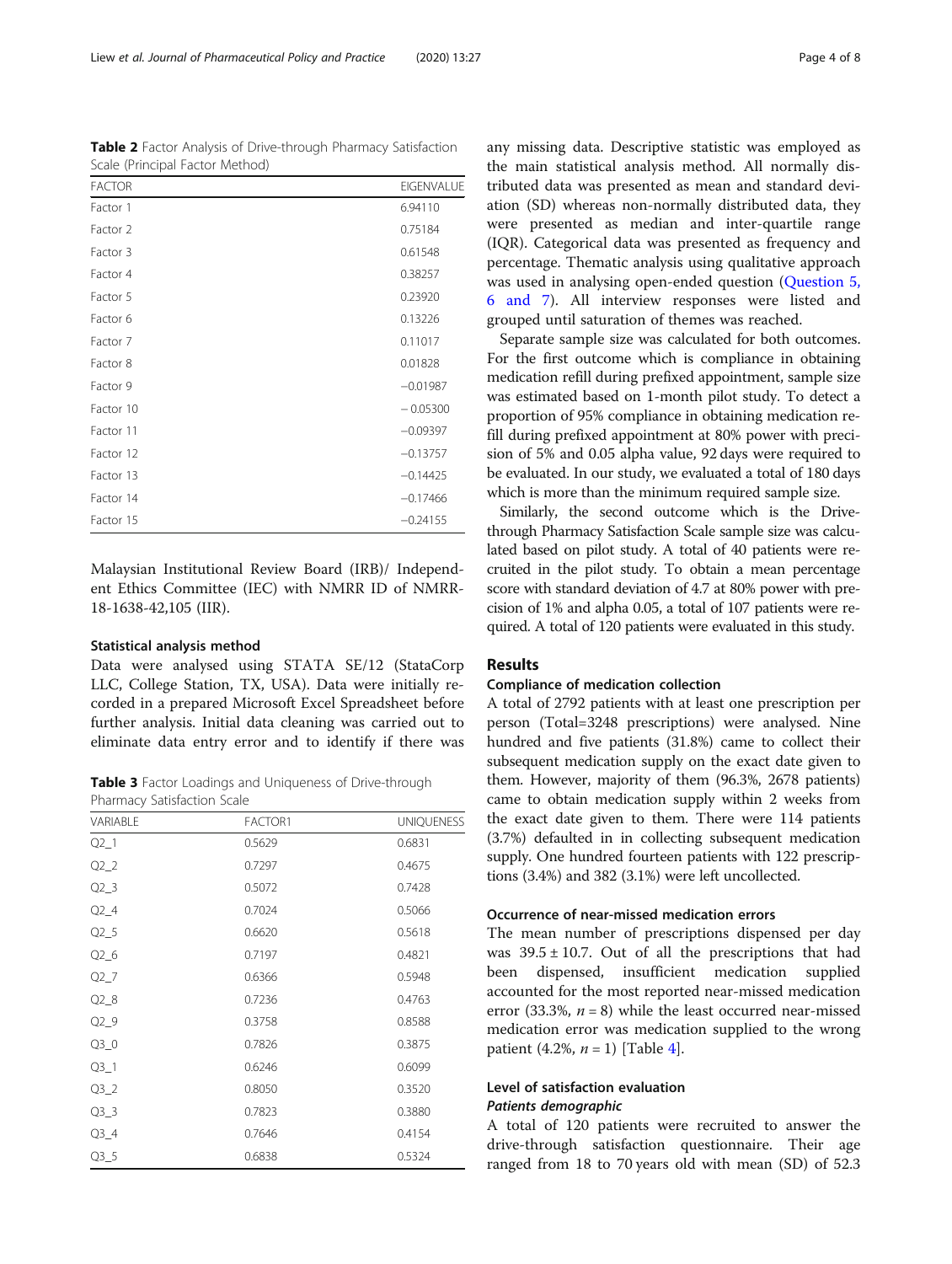<span id="page-4-0"></span>

| TYPES OF NEAR-MISSED MEDICATION ERRORS | FREQUENCY (N) | PERCENTAGE (%) |
|----------------------------------------|---------------|----------------|
| Insufficient supply of drugs           | 8             | 33.3           |
| Wrong drugs supplied                   | 4             | 16.7           |
| Poly-pharmacy                          | 4             | 16.7           |
| Missing drugs                          | 4             | 16.7           |
| Wrong label                            |               | 12.4           |
| Wrong Patient                          |               | 4.2            |

(15.3). The ratio of patient to caregiver among the patients is 7:3. Study population was predominantly females (54.2%,  $n = 65$ ) and the mean distance from their homes to the hospital is 8.1 km. Majority of patients received tertiary level education (50.8%,  $n = 61$ ) and are employed (52.5%,  $n = 63$ ). A great percentage of patients  $(90\%$ , n = 108) are existing users of the service with mean (SD) period of time (months) using drive-through pharmacy service of 18.3 (13.1). [Table 5].

Overall,  $(69.2\%, n = 83)$  were "very satisfied" while (30.8%,  $n = 37$ ) were "satisfied" with the drive-through pharmacy services. Among the reasons that lead to high level of satisfaction include convenience in getting medications, great interaction between dispenser and patients, short waiting time and rectification of problems in a timely manner.

Opening hours and location of the drive-through pharmacy accounted for a notable percentage of dissatisfaction (11.7%,  $n = 14$  and 15.8%,  $n = 19$ ) respectively. However, the patients gave high rating in which they will continue to subscribe to the service in the future (95.4  $\pm$ 7.1) and would be recommending others to use the

Table 5 Baseline demographic

service  $(94 \pm 8.8)$ . The mean score for all subjects were  $76.6\% \pm 8.1$  (Table [6\)](#page-5-0).

Subjective questions with regards to the drive through pharmacy service were also incorporated in order to obtain more accurate responses. Saturation of themes was achieved after the survey questionnaires were answered. The subjective response from drive through pharmacy users in terms of quality and improvements were outlined in Table [7.](#page-6-0)

## **Discussion**

The compliance in obtaining medication on the date of collection and the occurrence of near-missed medication errors were evaluated in this study. Out of 2792 patients included in the analysis,  $31.8\%$  of the patient (n = 905) came on the exact date of refill given and 96.3% of them (n=2678) came within grace period of 2 weeks of the refill date. During this period, medication packages are still well kept according to recommended medication storage condition. There was only a handful of patients  $(3.7\%, n = 114)$  completely defaulted the refill date. This indicates that in our settings, drive through pharmacy

| - - -                                                                   |             |
|-------------------------------------------------------------------------|-------------|
| VARIABLE                                                                | N (%)       |
| Age, mean (SD)                                                          | 52.3 (15.3) |
| Gender                                                                  |             |
| Male                                                                    | 55 (45.8)   |
| Female                                                                  | 65 (54.2)   |
| Location (km), Mean (SD)                                                | 8.1(10)     |
| Collection                                                              |             |
| Patient                                                                 | 76 (63.3)   |
| Caregiver                                                               | 44 (36.6)   |
| Occupation                                                              |             |
| Employed                                                                | 63 (52.5)   |
| Unemployed                                                              | 57 (47.5)   |
| Education                                                               |             |
| Primary                                                                 | 4(3.3)      |
| Secondary                                                               | 55 (45.8)   |
| Tertiary                                                                | 61 (50.8)   |
| Period of time using drive-through pharmacy service (months), Mean (SD) | 18.3 (13.1) |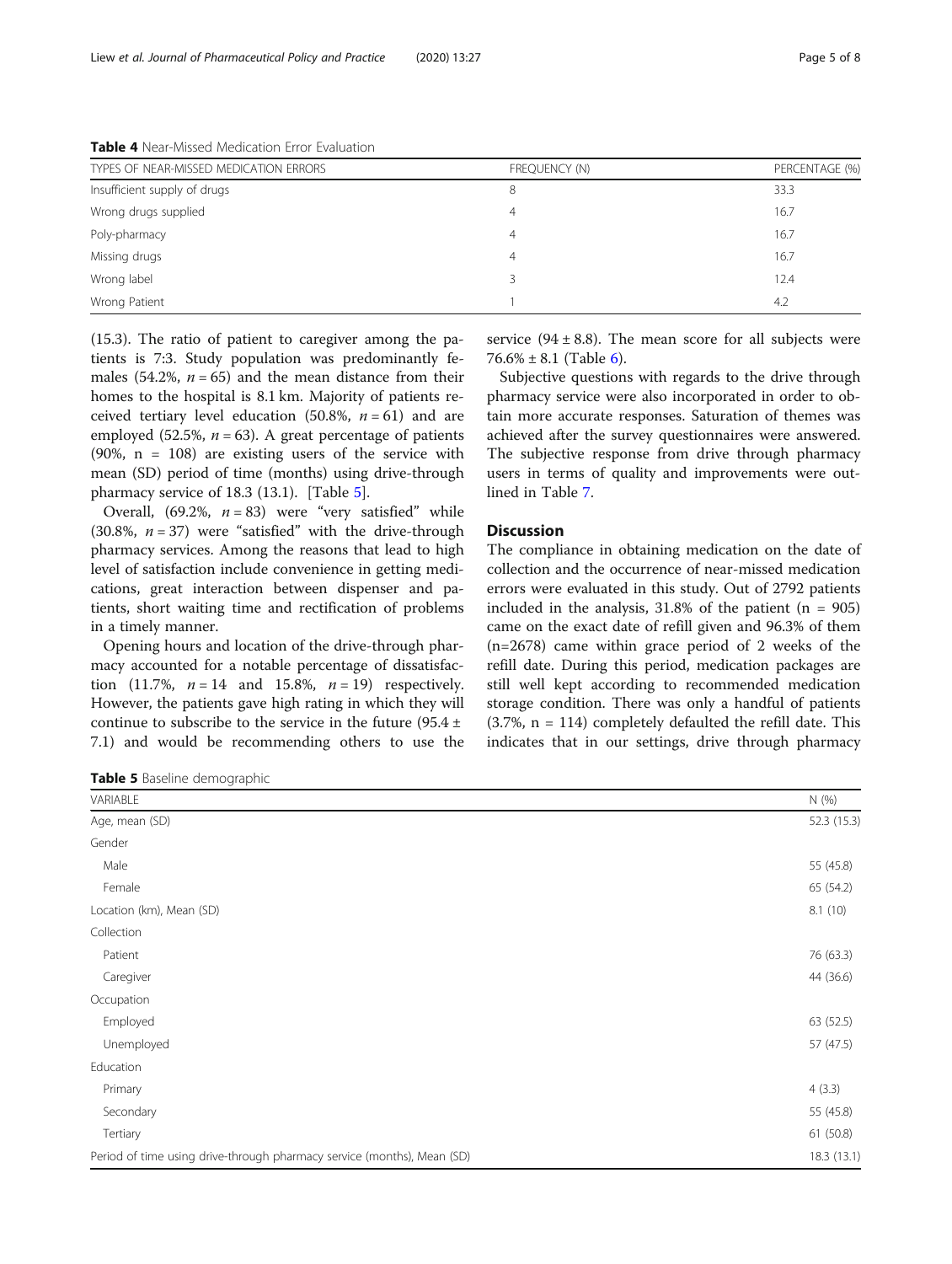| PHARMACY DRIVE-THROUGH SERVICE                        | RESPONSES, N | $\%$       |
|-------------------------------------------------------|--------------|------------|
| Opening hours (Office hours 8-5 pm, Monday to Friday) |              |            |
| Dissatisfied                                          | 14           | 11.67      |
| Satisfied                                             | 51           | 42.5       |
| Very Satisfied                                        | 55           | 45.8       |
| Interaction between dispenser and patients/caregiver  |              |            |
| Satisfied                                             | 33           | 27.5       |
| Very Satisfied                                        | 87           | 72.5       |
| Location                                              |              |            |
| Dissatisfied                                          | 19           | 15.8       |
| Satisfied                                             | 42           | 35         |
| Very satisfied                                        | 59           | 49.2       |
| Convenience in getting medication                     |              |            |
| Dissatisfied                                          | $\,8\,$      | 6.7        |
| Satisfied                                             | 38           | 31.7       |
| Very satisfied                                        | 74           | 61.7       |
| Rectification of problems in timely manner            |              |            |
| Dissatisfied                                          | 5            | 4.2        |
| Satisfied                                             | 37           | 30.8       |
| Very satisfied                                        | 78           | 65         |
| Short waiting time.                                   |              |            |
| Dissatisfied                                          | 1            | 0.8        |
| Satisfied                                             | 44           | 36.7       |
| Very satisfied                                        | 75           | 62.5       |
| Clear direction                                       |              |            |
| Very Dissatisfied                                     | 3            | 2.5        |
| Dissatisfied                                          | $\mathsf{G}$ | 7.5        |
| Satisfied                                             | 56           | 46.7       |
| Very satisfied                                        | 52           | 43.3       |
| Quantity and quality of medication dispensed          |              |            |
| Very Dissatisfied                                     | $\mathbf{1}$ | 0.8        |
| Dissatisfied                                          | 4            | 3.3        |
| Satisfied                                             | 33           | 27.5       |
| Very satisfied                                        | 82           | 68.3       |
| Overall Service Satisfactory Level                    |              |            |
| Satisfied                                             | 37           | 30.8       |
| Very satisfied                                        | 83           | 69.2       |
| Would you continue to use this service? (Mean SD)     |              | 95.4 (7.1) |
| Would you recommend this service to others? (Mean SD) |              | 94 (8.8)   |
| Percentage of score, Mean (SD)                        |              | 76.6 (8.1) |

<span id="page-5-0"></span>Table 6 Mean score of drive-through satisfaction scale

patients were more likely to be compliant to the collection dates when a 2-week grace period is introduced.

We also evaluated the occurrence of near-missed medication errors at the drive-through pharmacy. Previous findings had unveiled that pharmacists believed that

drive-through pharmacy are subjected to extra processing steps that can contribute to risk of delays, lack of counterchecking and eventually medication errors [\[5](#page-7-0)]. Insufficient quantity of medication accounted for the most reported near-missed medication error followed by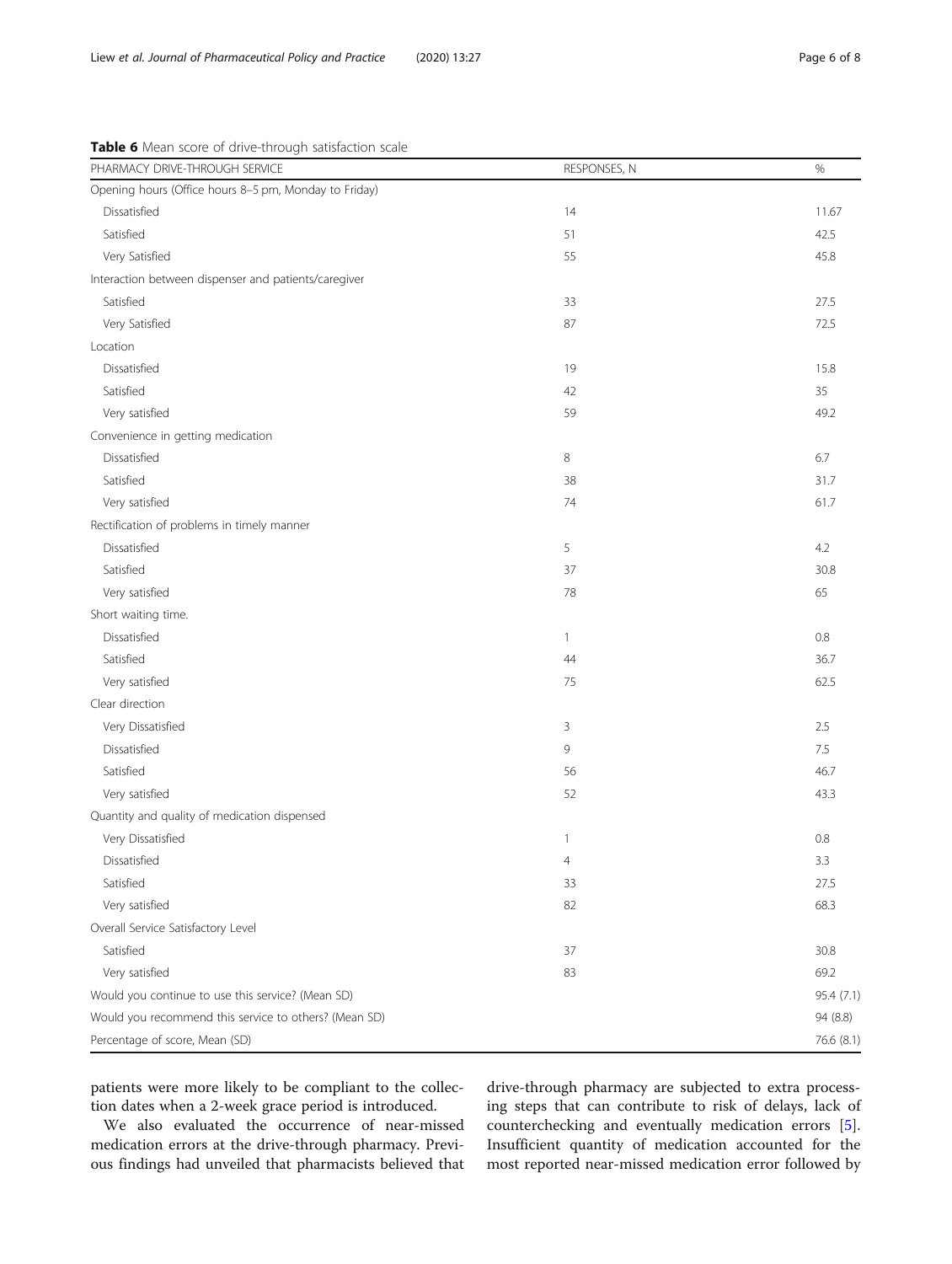| THEME/RESPONSE                   | <b>COMMENT</b>                                                                                                                                                     | <b>OUOTE</b>                                                                                                                                          |
|----------------------------------|--------------------------------------------------------------------------------------------------------------------------------------------------------------------|-------------------------------------------------------------------------------------------------------------------------------------------------------|
| Excellent / Service did well     |                                                                                                                                                                    |                                                                                                                                                       |
| 1. Convenience<br>(less hassle)  | Many drive-through pharmacy users agree that the process of<br>obtaining medication is less time consuming than the conven-<br>tional pharmacy counter collection. | I do not have to queue up to take a number and wait for my<br>number to be called before getting my medications.<br>(Respondent 1, male)              |
|                                  | A large number of patients favour this service because they do<br>not have to find parking.                                                                        | no parking lots in the hospital. Plus, I have a busy schedule<br>and this service saved me a lot of time. (Respondent 2,<br>female)                   |
| 2.<br>Knowledgeable<br>personnel | Well-trained and client-friendly dispensers are among the posi-<br>tive feedback received by drive through pharmacy users.                                         | Dispenser is polite, helpful and able to answer questions<br>asked. (Respondent 3, Male)                                                              |
| Dislikes about the service       |                                                                                                                                                                    |                                                                                                                                                       |
| 1. Accessibility /<br>Location   | Many users expressed dissatisfaction that the drive through<br>pharmacy is not conveniently accessible due to narrow roads.                                        | limited space for cars to pass through, if a lot of cars will<br>create traffic jam. (Respondent 4, Male)                                             |
|                                  | Location of the drive through pharmacy is not strategic since it<br>is located behind hospital canteen.                                                            | hard to locate the drive through pharmacy for first timers &<br>lack of signage (Respondent 5, Female)                                                |
| 2. Operating<br>Hours            | A number of drive through pharmacy users does not agree that<br>the operating hours which is only during weekdays (8 am to 5<br>pm)                                | am working during weekdays, it is hard for me to go out to<br>collect medications at the drive through pharmacy.<br>(Respondent 6, Female)            |
| 3. Service<br>restrictions       | Registrations for the service is not allowed for prescriptions<br>containing low stock items (Controlled quantity of drugs due to<br>insufficient stock)           | Limiting the service will bring inconveniences to the users as<br>they will need to spend more time to get their medications,<br>(Respondent 7, Male) |

<span id="page-6-0"></span>Table 7 Subjective response from drive through pharmacy users on the overall performance of the service

poly-pharmacy, wrong drugs supplied and wrong labelling. A reminder system via text message at least 3 days before pre-fixed appointment date should be implemented to minimize the risk of non-compliance. No linkages of computerized pharmacy system among other hospitals imposed a high risk of poly-pharmacy because most public hospitals in Malaysia are running on singlecentred pharmacy information system. Dedicated pharmacists and adequate space for preparation and counterchecking of drive-through parcel medications are essential to reduce the incidence of near-missed medication errors in the long term. Despite low occurrence in our setting, identification of near-missed medication errors will help to provide useful insights for future improvement of the drive-through pharmacy service.

Very few researches have investigated on patient satisfaction and the factors that affect the quality of a drivethrough pharmacy service. It was observed that a high number of our patients (69.2%,  $n = 83$ ) were "very satisfied" with the service particularly due to convenience in collecting refill medications, short waiting time, timely rectification of problems and helpful personnel. This is also reflected in our subjective responses given by patients that agree drive-through pharmacy provides less hassle in terms of limited parking and high volume of patients at the hospital.

The high degree of satisfaction in our study are in line with a local study in Pulau Pinang which reported that patients were satisfied with the service as it managed to reduce waiting time (63.2%,  $n = 21$ ), offer comfortable service hours (61.4%,  $n = 35$ ) and situated at an

accessible location (36.8%,  $n = 21$ ) [[6\]](#page-7-0). A study carried out in a tertiary hospital in Kelantan also demonstrated a high degree of satisfaction to the drive-through pharmacy service (61.2%,  $n = 237$ ) and majority of patients perceive the service as useful to the public [[7\]](#page-7-0). Among the VAS in Malaysia, drive-through pharmacy achieved higher satisfaction level than mail pharmacy service and call-and-collect service  $[8]$  $[8]$ . In Taiwan, a study on the first drive-through pharmacy in the country managed to provide patients with a convenient and quicker alternative compared to ordinary pharmacy collection [\[9](#page-7-0)].

However, factors such as operating hours and location of the drive-through pharmacy accounted for a notable percentage of service dissatisfaction (11.7%,  $n = 14$  and 15.8%,  $n = 19$ ) respectively. This is due to the fact that our drive-through pharmacy only operates on weekdays and not during weekends and after office hours. The drive-through pharmacy is also situated behind a hospital canteen building with narrow roads which could have limited the vehicles' pathway.

We also managed to garner a few key areas for improvement in our study based on our subjective open-ended questions. Extending operating hours of the drive through pharmacy during after office hours and weekends is one of the main suggestions by patients. Majority of our patients are employed and with tertiary education background which limited them from coming to the drive-through pharmacy during normal working hours. Widening of the one-way narrow road is necessary to improve the accessibility to the drive-through pharmacy during peak hours or during unloading and loading process at a nearby canteen.